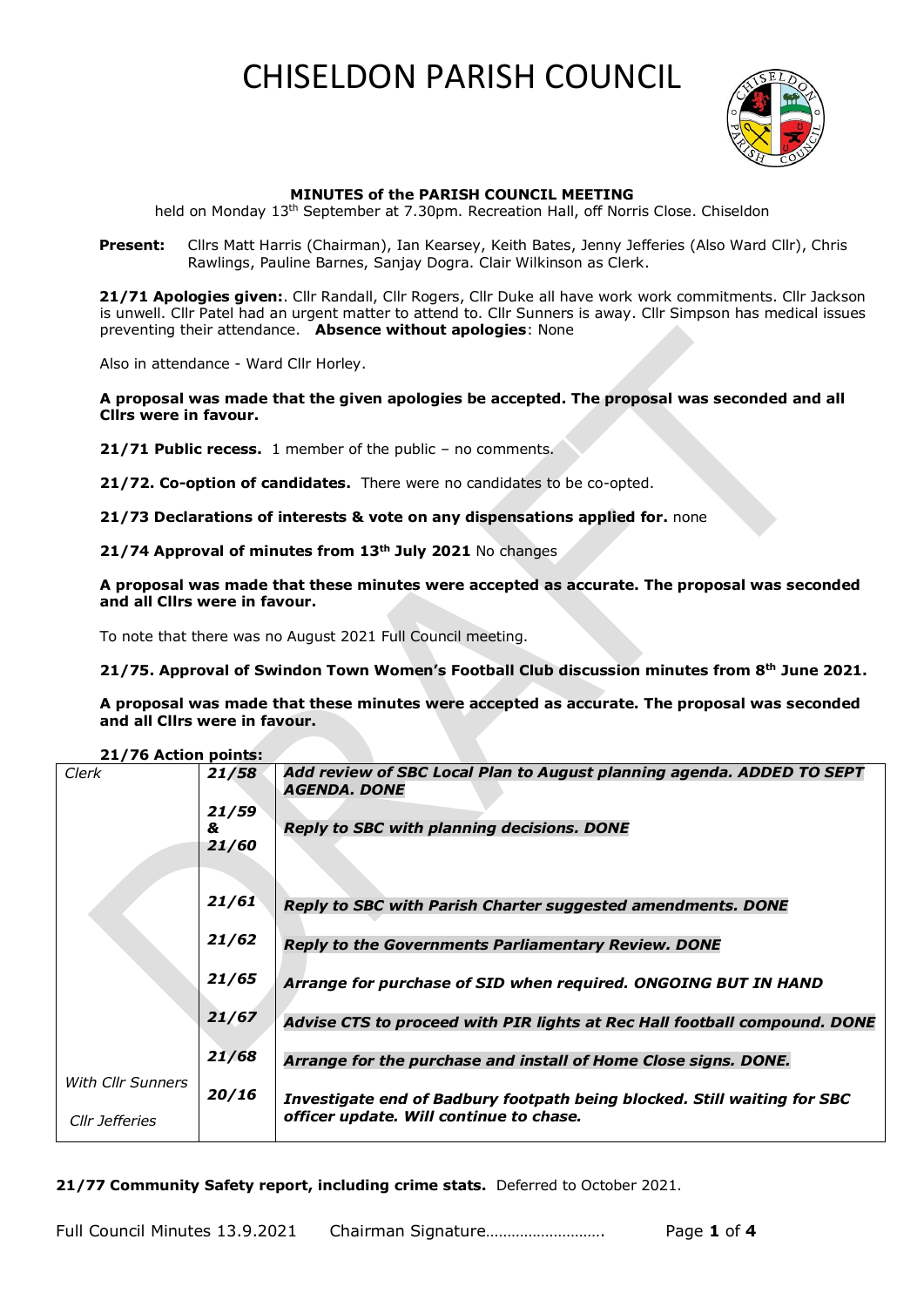

## **21/78 - Ward Cllr Jefferies for Chiseldon and Lawn Ward.**

Some progress made with layby/blue badge issue at Draycot Foliat. Will report further when more is known.

Certain areas in Chiseldon where SBC are advising ownership and responsibility is not known – Back of Home Close, back of the Plough Pub, bank near Church Street. Home Close – SBC confirmed they own part of the land but still confusion over fencing Plough footpath – SBC say they are responsible for upkeep to do not own the land Church St – Still waiting for update

Hodson bridge update – the concrete is being scanned to check the severity of the issues. Due to open end of Oct 2021.

Confirmed that Thames Water are being chased about Mays Lane & New Road water leaks. A Cllr requested a road sweeper for these areas.

#### **21/79. Neighbourhood Plan (NHP) consultant presentations by 3 organisations.**

Place Studio DLP Andrea Pellegram

Each group had 15 minutes to present to Cllrs how they would assist with the creation of a NHP.

To note that funding is available from the Localities fund that should cover the consultants cost of a NHP.

After a discussion the following proposal was made:

#### **Proposed that Chiseldon Parish Council would begin the process of having a NHP. The proposal was seconded and the majority of Cllrs were in favour.**

A second proposal was then made:

**Proposed that Andrea Pellegram be appointed as the consultant to work with Chiseldon on the NHP. The proposal was seconded and all Cllrs were in favour.**

**21/80. Review of updated Face to Face parish council Covid meeting policy.**

**Proposed that the updated policy be approved and adopted. The proposal was seconded and all Cllrs were in favour.**

#### **21/81. PLANNING. Approve feedback to SBC on the Local Plan review.**

After a discussion and with recommendations from the Planning Committee, the following was drafted:

- In regards to the "Evidence Base Site Allocations Report"\* document, site S0078 Hodson Road Chiseldon, Policy LA 22, is supported by the Parish Council to remain as a site for possible land allocation on the Local Plan.
- In general the Parish Council are in support of the draft Local Plan documentation.
- It is noted that many documents are out of date, and require updating from their 2019 date.
- The Parish Council would ask if SBC have reviewed their Open Spaces policy in relation to Covid19 and the additional usage of open space this has generated.
- The Parish Council would support the inclusion of consideration to be given to suitable appropriate build quality for all new developments, and provision of eco-friendly heating solutions such as solar panels and heat source pumps for all new developments to support climate change mitigation.

#### **A proposal was made that these comments be sent to SBC in response to their draft Local Plan consultation. The proposal was seconded and all Cllrs were in favour.**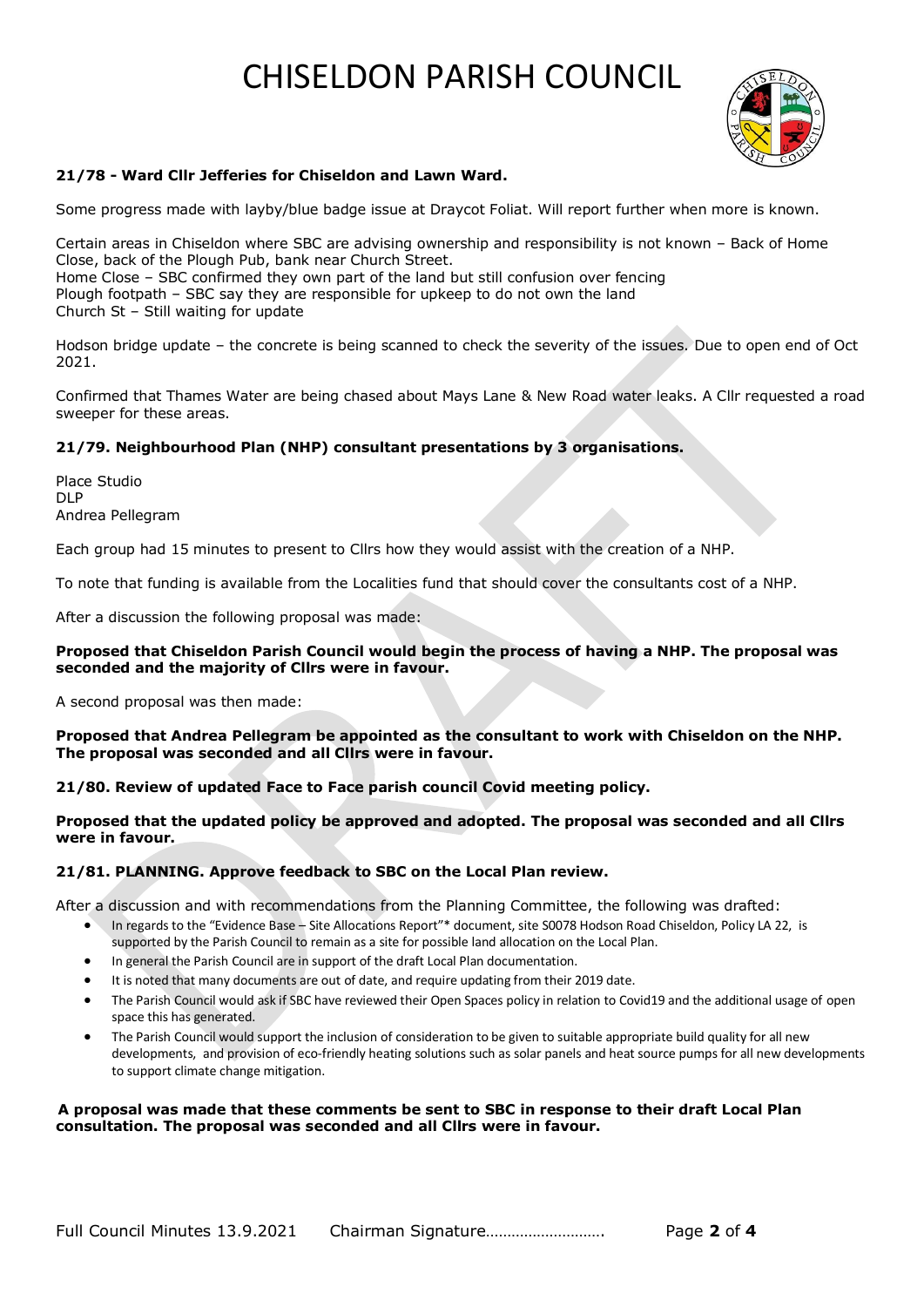

**21/82. FINANCE. Approval of £55 & VAT for annual membership of the National Allotment Association.**  Approved by EGPA committee.

**A proposal was made to approve this expenditure. The proposal was seconded and all Cllrs were in favour.** 

#### **21/83. Committee Reports**

**Finance – July 2021 Financial transactions report.**

**A proposal was made to approve these figures as accurate. The proposal was seconded and all Cllrs were in favour.** 

**August 2021 Financial transactions report.** 

**A proposal was made to approve these figures as accurate. The proposal was seconded and all Cllrs were in favour.** 

#### **Sept 2021 Financial transactions report to date.**

Noted, but no comments or concerns.

**EGPA** - No report

**Planning** – Cllr Kearsey. No report

#### **Rec Ground Improvement committee –** No report.

#### **Risk Assessments:**

#### **July – completed**

Rec Hall and Carpark – no issues Pavilion – no issues Rec field – no issues. Financial Risk – being updated for next review but no issues Outside gym – no issues

#### **August – completed**

Cemeteries – no issues Allotment – no issues Handyman role – no issues Cemetery maintenance - no issues

#### **Sept – to be done.** Castle View Play Area - Cllr Sunners to do. Street Furniture – Cllr Rawlings to do Chiseldon, volunteers needed for other areas. Website Accessibility – Clerk to do

#### **Clerks Correspondence.** No comments

**21/84 Items for next agenda.** Discussion on cleaning of road signs, which SBC no longer do.

Meeting closed 21.01

## **Date of next meeting: Monday 11th October at the Recreation Hall, off Norris Close, Chiseldon at 7.30pm**